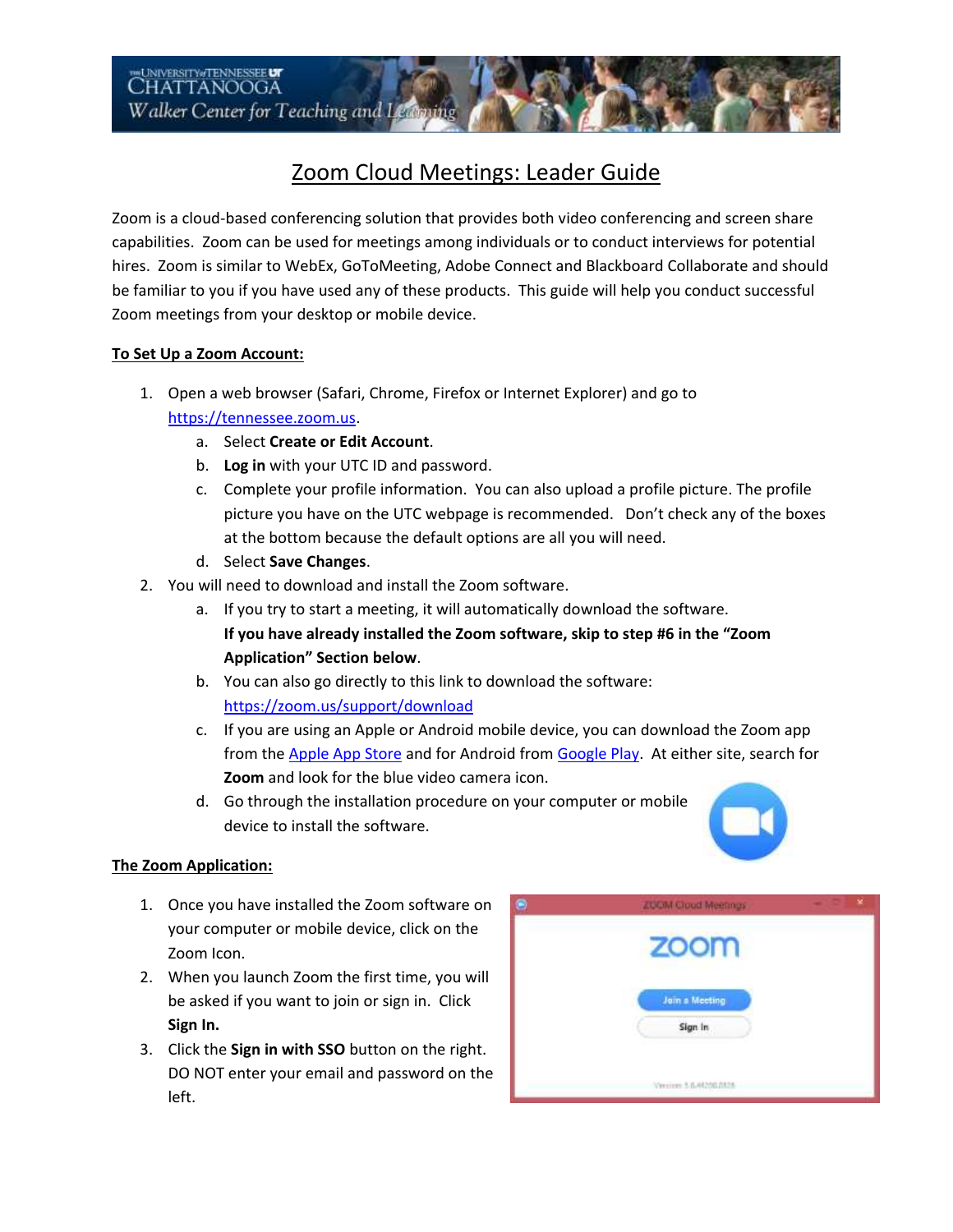- 4. When prompted for the SSO site URL, ente[r https://tennessee.zoom.us a](https://tennessee.zoom.us/)nd click Continue.
- 5. You will now see a NetID login page for UTK. Enter your UTC ID and password here (you may need to scroll up to see where to enter your credentials).
	- a. We are partnering with UTK for this software, which is why you



see the UTK design. Your UTC ID and password will work here.

- b. Once you have chosen this option the first time, this will be the default the next time you open and use Zoom.
- 6. Upon launching the application, you'll see the Zoom Home screen. This is the main set of
	- controls for Zoom. From here there are several options.
		- a. **Start with Video (or without video)**: This starts an instant meeting where you can invite others to join you or join into an existing meeting.
			- 1.This will be the most frequently used option.
			- 2.**Note:** You will need to use this option to join an H.323 videoconference system.
		- meeting. This option works well with your b. **Schedule**: This will allow you to schedule a default calendar system (Outlook) and will generate an email message that you can send to your participants and will create an event on your calendar.
		- c. **Join**: This will allow you to join a meeting that is already in progress by entering the Meeting ID.
		- d. **Meetings**: This will give a list of upcoming meetings and links to start, edit, or delete each meeting.
		- e. **Contacts**: This will give a list of available contacts and status of each (account holders only).



f. **Chat**: This is an area to chat (instant message) with contacts who are active (account holders only).

#### **Scheduling a Meeting in Zoom:**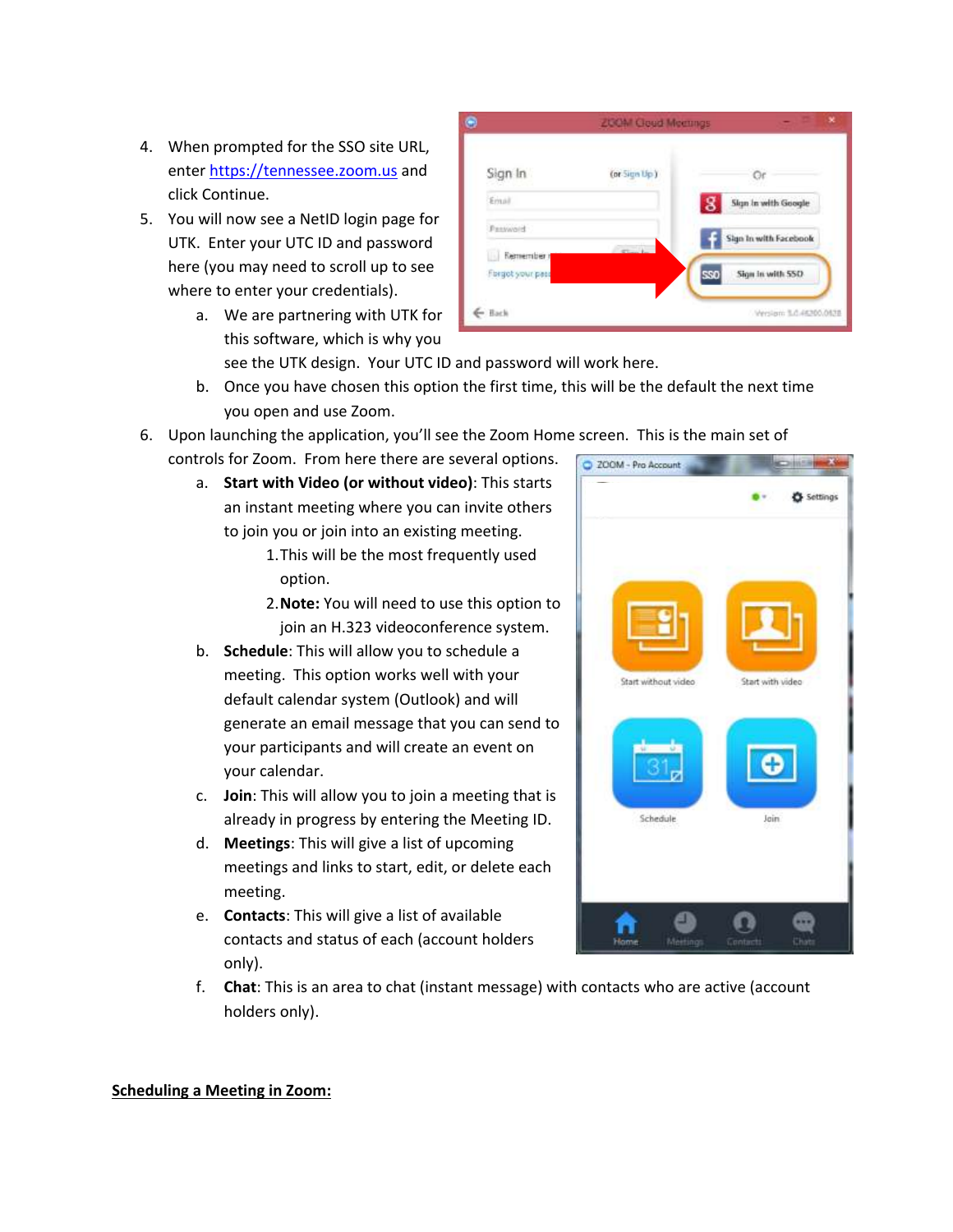- **Meeting** option on the home page. 1. To schedule a meeting with Zoom, you must first log in to your account and select the **Schedule**
- 2. A new window will open where you can set the name, date, time, and duration of the meeting, as well as many other options.

When

2 Zoom - Schedule a Meeting

Topic: Zoom Meeting

- a. **Title (or Topic)**
- b. **When:**

 Duration Start Date, Time and

- 1.Is this a recurring meeting? Choose this if you want the meeting to be persistent and use the same link. Links are active for one year.
- c. **Video:**

Who has the ability to share video?

## d. **Audio options:**

What audio options do you want (over computer, over telephone or both)?

## **e. Meeting Options:**

- 1.Require a
- password to join?
- 2.Enable join before host. Participants

| Duration:                      | $\mathbf{1}$                    | $\blacktriangleright$ Hr<br>$\pmb{0}$ |  | Min  |  |
|--------------------------------|---------------------------------|---------------------------------------|--|------|--|
| Time Zone:                     | (GMT-4:00)Eastern Daylight Time |                                       |  |      |  |
| Recurring meeting              |                                 |                                       |  |      |  |
| Video (when joining a meeting) |                                 |                                       |  |      |  |
| Host:                          | On                              | Off                                   |  |      |  |
| Participants:                  | $\bullet$ On Off                |                                       |  |      |  |
| <b>Audio Options</b>           |                                 |                                       |  |      |  |
| Telephone Only                 |                                 | Voip Only                             |  | Both |  |
| <b>Meeting Options</b>         |                                 |                                       |  |      |  |
|                                | Require meeting password        |                                       |  |      |  |
|                                | Enable join before host         |                                       |  |      |  |
| 81                             | Use Personal Meeting ID         |                                       |  |      |  |
| Calendar                       |                                 |                                       |  |      |  |
| Outlook<br>$\bullet$           |                                 |                                       |  |      |  |
| Google Calendar                |                                 |                                       |  |      |  |
|                                | Other Calendars                 |                                       |  |      |  |

 $\mathbf{x}$ 

will be able to join the meeting and converse before you arrive or don't arrive. 3.Use your Personal Meeting ID (**PMI**). More on this feature below.

## f. **Calendar:**

What is your default calendar (most likely Outlook)?

g. When finished, click **Schedule** and Zoom will create a meeting/event in your Outlook. Zoom automatically prepares the event invitation with all the relevant information that you may send to participants via email. A sample email is provided below and will include information for connecting with the Zoom app, calling in via telephone or connecting with an H.323 system.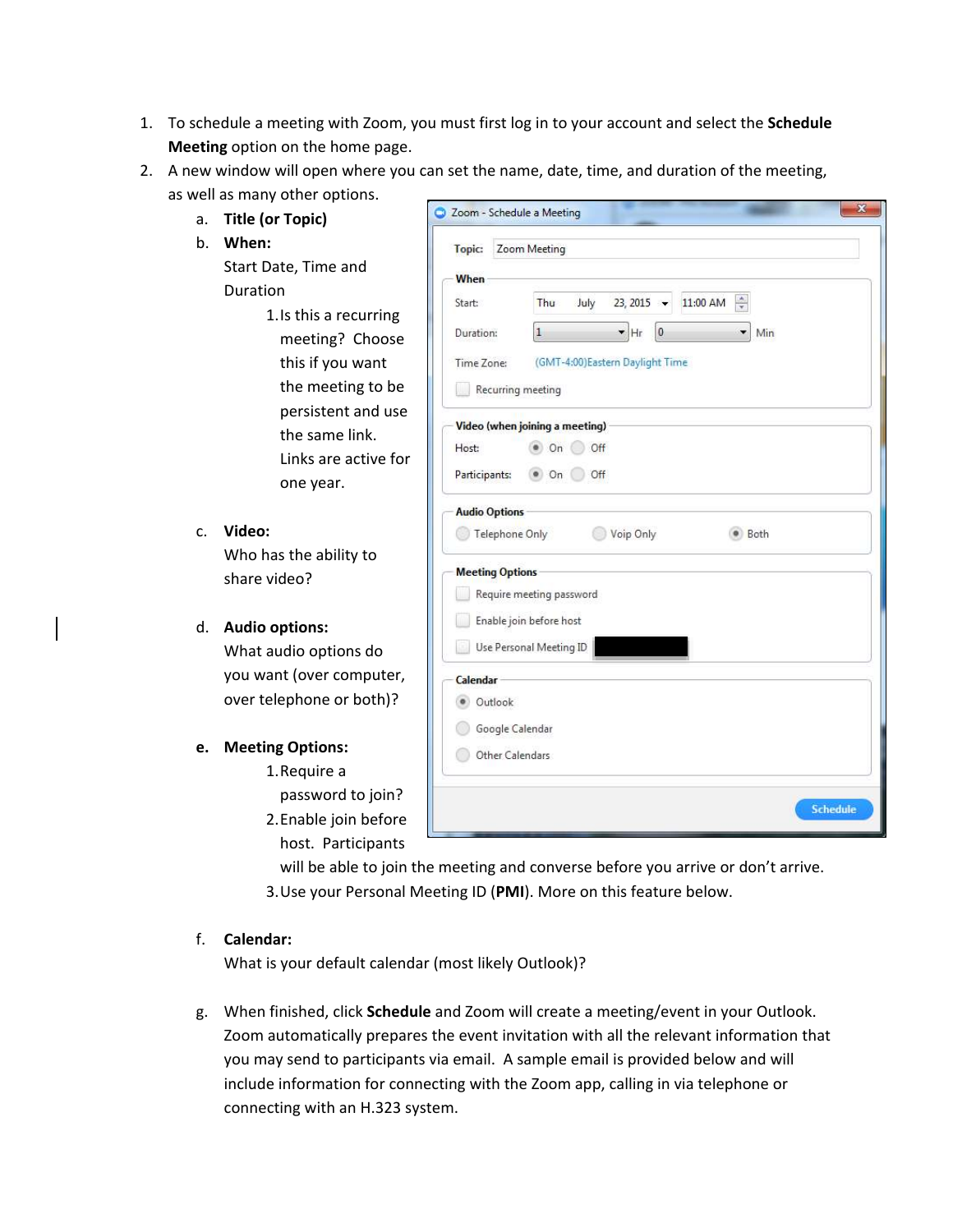Hello,

You are invited to a Zoom class session/meeting now.

Join from a PC, Mac, iPad, iPhone or Android device:

Please click this URL to start or join. https://tennessee.zoom.us/j/4234252149 Or, go to https://tennessee.zoom.us/join and enter meeting ID: 423 425 2149

Join from dial-in phone line:

Dial: +1 646 568 7788 or +1 415 762 9988 Class Session/Meeting ID: 423 425 2149 Participant ID: Shown after joining the meeting International numbers available: https://tennessee.zoom.us/zoomconference

Join from a H.323/SIP room system:

Dial: 162.255.36.11 (US East) or 162.255.37.11 (US West) Meeting ID: 423 425 2149 <br/>br Thank you. <br/> The UTK Course Delivery Team

## **Starting a Meeting:**

- 1. There are 3 ways to start a meeting in Zoom. After launching the Zoom application and logging in:
	- a. First, you can select **Start with/without Video**.
		- or your PMI). From here you can invite participants by selecting the **Invite**  1.This will start an instant meeting with a meeting ID (either generated by Zoom

 Instant Message or Connect to a Room System. You can option on the bottom bar of your video screen. This will bring up another window where you can invite via email,



**Copy Invitation** 

also select **Copy URL** to copy the URL of your meeting to send to a participant,

**Copy URL** 

or **Copy Invitation** which will copy the additional information for using a telephone or H.323 system.

2.The email function will use your email client to generate a message to send via email similar to the **Schedule** function above.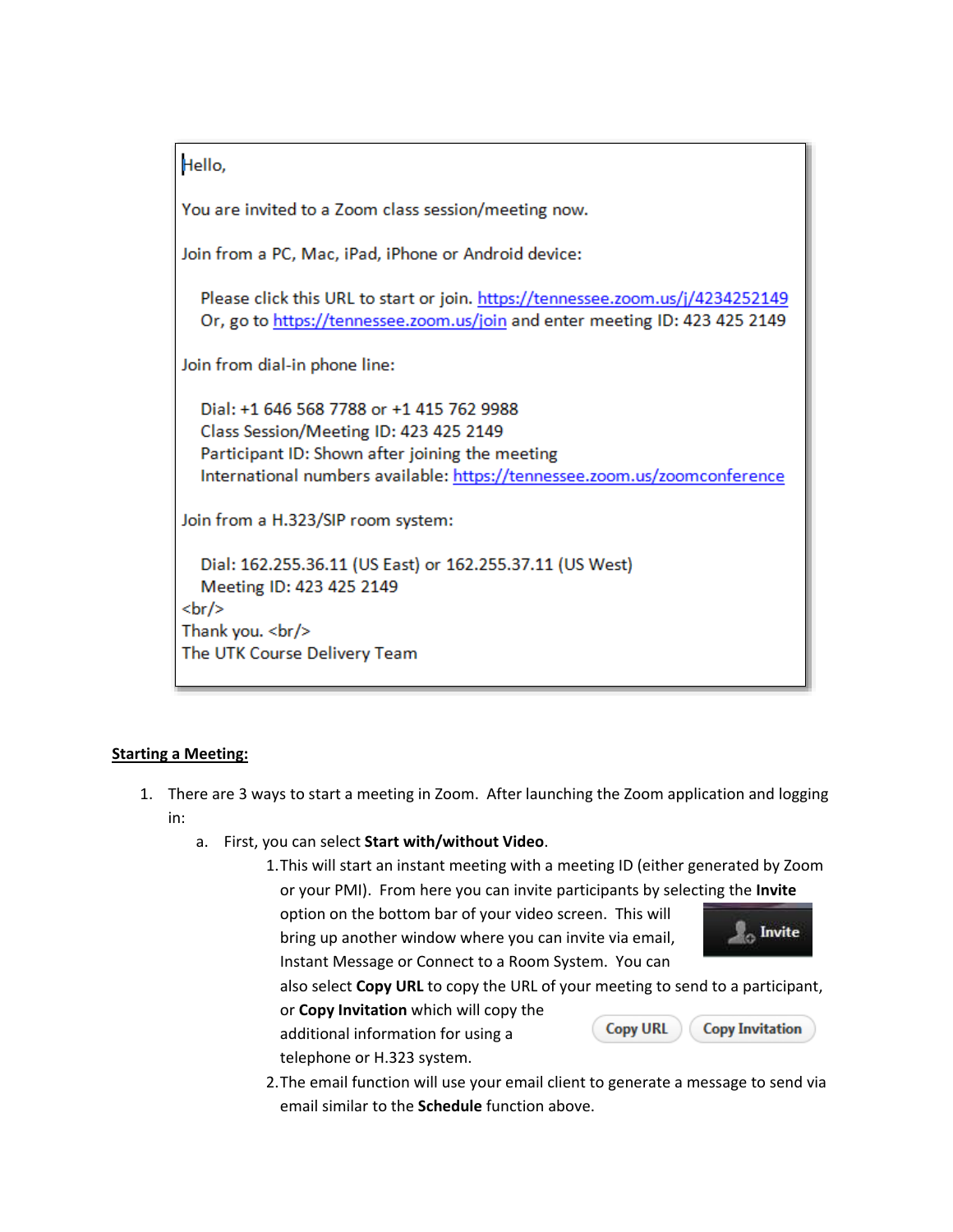- 3.The Instant Message function will do the same as the email function, but will instead go to current contacts you are using.
- b. Second, you can go to the **Meetings** tab on your home page and select a meeting from the list if you have one scheduled. See **Scheduling a Meeting in Zoom** above.
- c. Third, you can select **Join** from the Zoom Home Page to join a meeting already in session. You will need to know the Meeting ID (9-10 digits) that you want to join.
- 2. Once you have selected one of the above options, you will then see a new video window popup. Below is an image and a description of all the options. You will be prompted to **Join Audio**. Select **Join Computer Audio**.



- a. **Microphone** turn your microphone off or on
- b. Audio Change your audio settings between joining by phone or joining by computer
- c. **Video**  turn your video off or on
- d. **Settings**  Zoom settings (see below)
- e. **Invite** Invite or add participants (see Starting a Meeting 1a above)
- f. **Manage Participants** View participants and adjust individual or group settings including microphone, access rights, name displayed and participation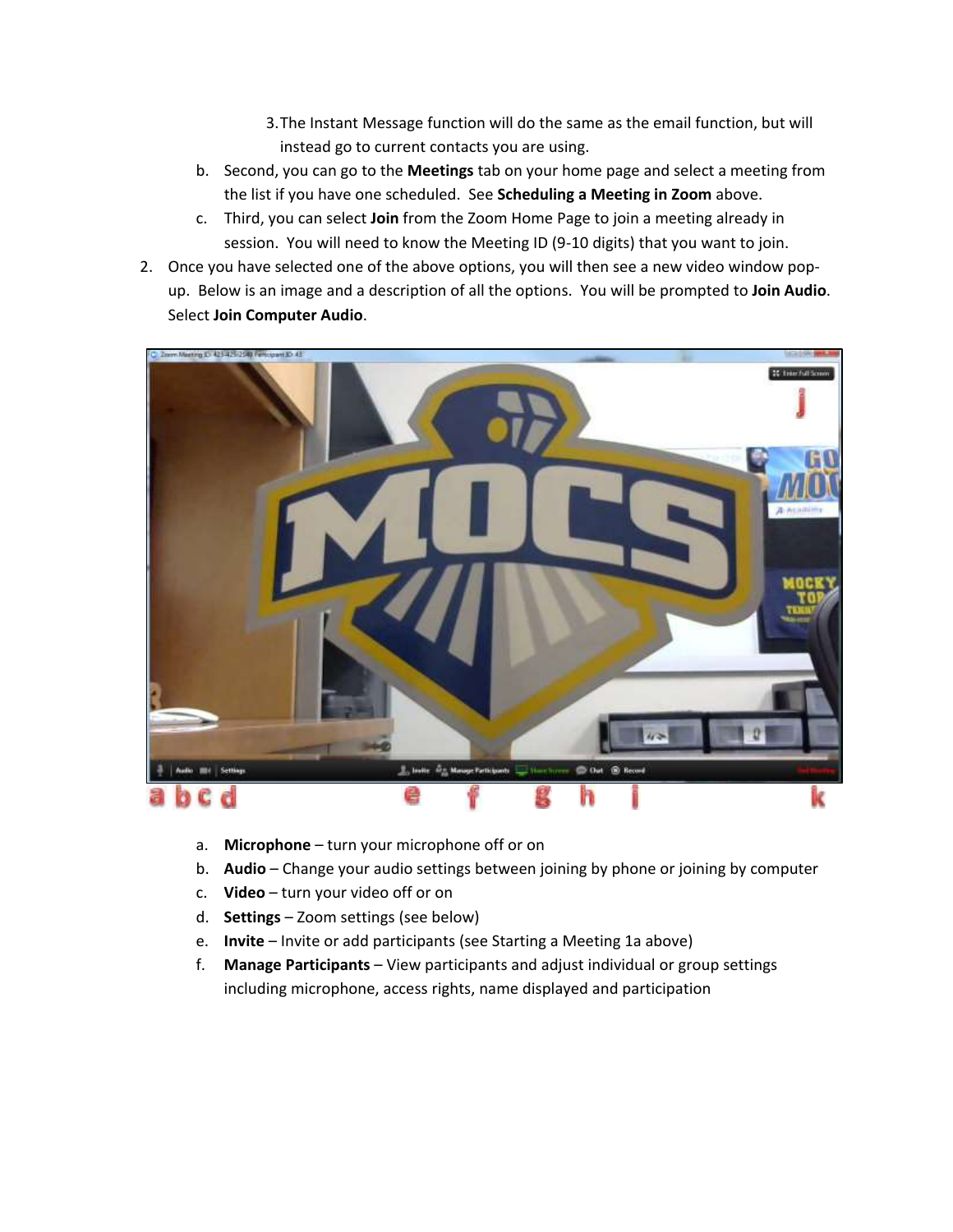- g. **Share Screen** 
	- screen. You – Allows you to share your will be asked to choose which monitor to share or which open application to share. When you share your screen, the main

| <b>Carried</b>                                        |                               |                                 |                            |
|-------------------------------------------------------|-------------------------------|---------------------------------|----------------------------|
| Desktop 1                                             | Desktop 2                     | Phone/iPad                      |                            |
| ability service between a deli-<br><b>Carl Avenue</b> | 1.443333344                   |                                 | <b>TE BULLET</b><br>Hп     |
| W<br>Getting Started with Zoom.doc                    | <b>Snipping Tool</b>          | Getting_Started_with_Zoom.pd.,. | ZoomLeaderGuide.pdf - Adob |
| I                                                     |                               | $Q$ 20.<br>顺<br>田<br>t3         | E Show all windows         |
| iTunes                                                | 30 Day Burpes Challenge Fitne | ZOOM - Pro Account              |                            |
| > Advanced Options                                    |                               |                                 | Sture Scritts              |

Zoom video window will minimize and be replaced with this small window at the top of your screen.

- 1.From here you can annotate over what you have on your screen and others in the meeting can annotate over what you are showing as well.
- 2.You may also control participants' screens remotely by selecting **Remote Control** and choosing the participants' name.



- h. **Chat**  Chat with participants in your current meeting. You can chat with all or chat with individual users privately.
- i. **Record Meeting**  Record current meeting/stop recording.
	- 1.You can record Zoom meetings. Once you end the meeting, the system will automatically convert the video file to an .mp4 that stores locally on your hard drive.
	- 2.**Note**: if you record the meeting, other participants will be notified that you are recording as well.
- j. **Full Screen**  Move meeting window to full screen mode.
- k. **End Meeting**  You can either **End Meeting for All** or **Leave Meeting.** 
	- 1.End Meeting for All will remove all participants from your meeting when you (the host) leave the meeting.
	- 2.Leave meeting will remove you from the meeting and allow any other participants to continue to meet.
	- 3.**Note:** If you are the meeting host, you will need to assign a new host before you leave the meeting.

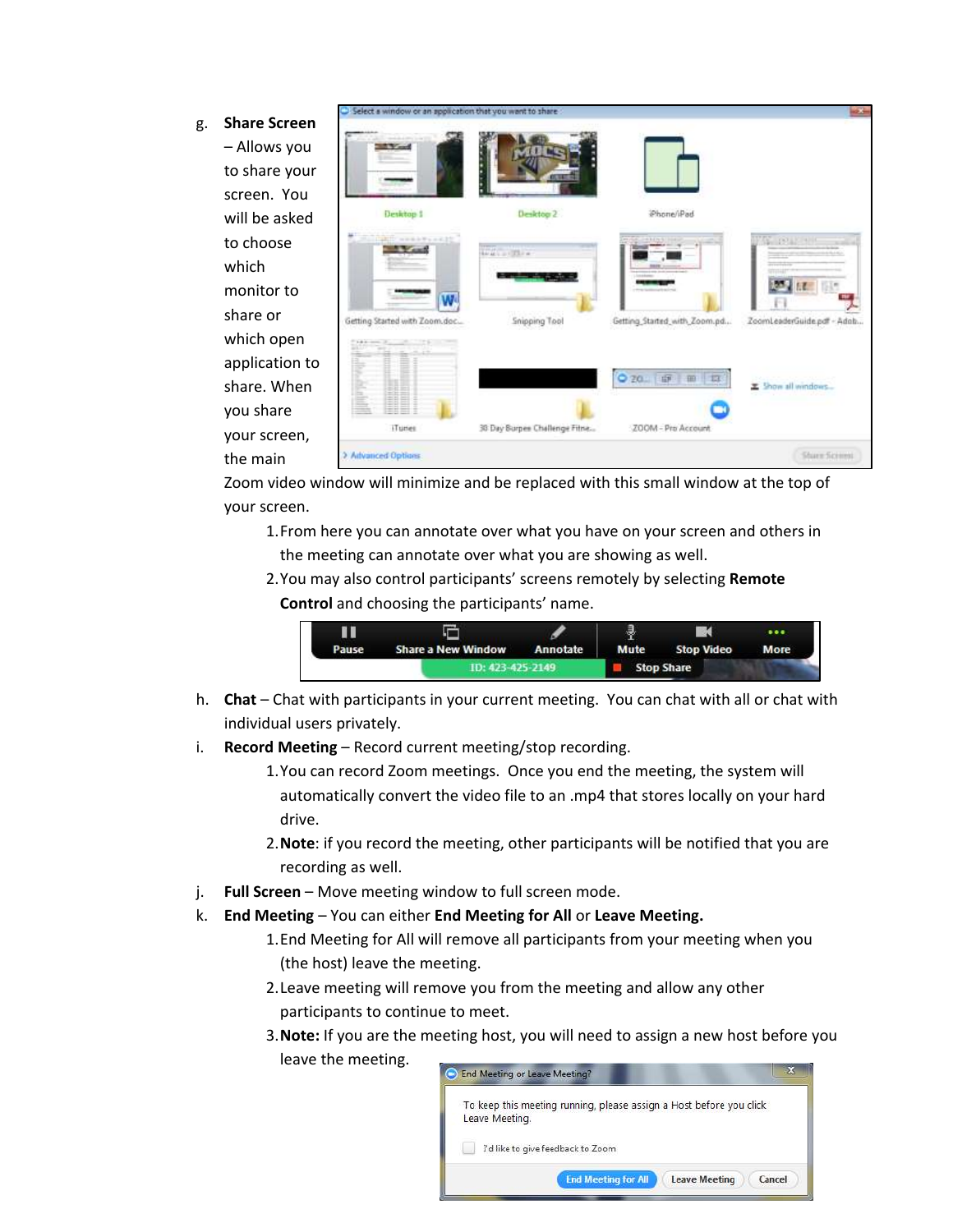#### **About your Personal Meeting ID (PMI):**

Your Personal Meeting ID (PMI) is a meeting ID that is unique to you. By default, the system selects one for you when you create your account. We recommend that you edit that PMI to be your office phone number. That way, it will be unique to you and you won't forget it.

To edit your PMI, follow these steps:

- 1. Launch Zoom from your desktop.
- 2. Select the **Meetings** tab.
	- a. You will see your PMI at the top.
	- b. Select **Edit**.
	- c. Select **Change your Personal Meeting ID**.
	- d. Type in your office number and select **Apply**.
	- e. Select **Save**.
	- f. Close the window.

Below where your PMI is shown, there is a small box that says **Always use PMI for instant meetings on this computer**. Only check this if you are on your own computer or device. DO NOT check this if you log in to Zoom on a shared computer.

\*\*Be aware that when you use your PMI for a meeting, another participant could enter in the meeting with you if you are active and they know your PMI. Therefore, if you wish to use Zoom for confidential meetings or interviews, we suggest either enforcing a password to enter the meeting or allowing the system to generate a unique meeting ID for you when you schedule a meeting.

#### **About Audio:**

 While in a meeting with several participants, audio may become a challenge. Because there are so many open microphones and participants speaking you may encounter audio feedback. There are a few

things you can do to prevent or minimize distracting feedback:

- 1. Ask participants to mute their mic until they are ready to speak and to mute their mics when they are done.
- 2. Encourage the use of a computer headset which changes the microphone and audio output for the participants so as not to cause feedback.

#### **Adjusting General Settings:**

Zoom settings can be accessed from two places:

- 1. On the Home page, to the right of your Account Name
- 2. On the lower bar while in a meeting (see "MOCS" image above and locate the letter d)